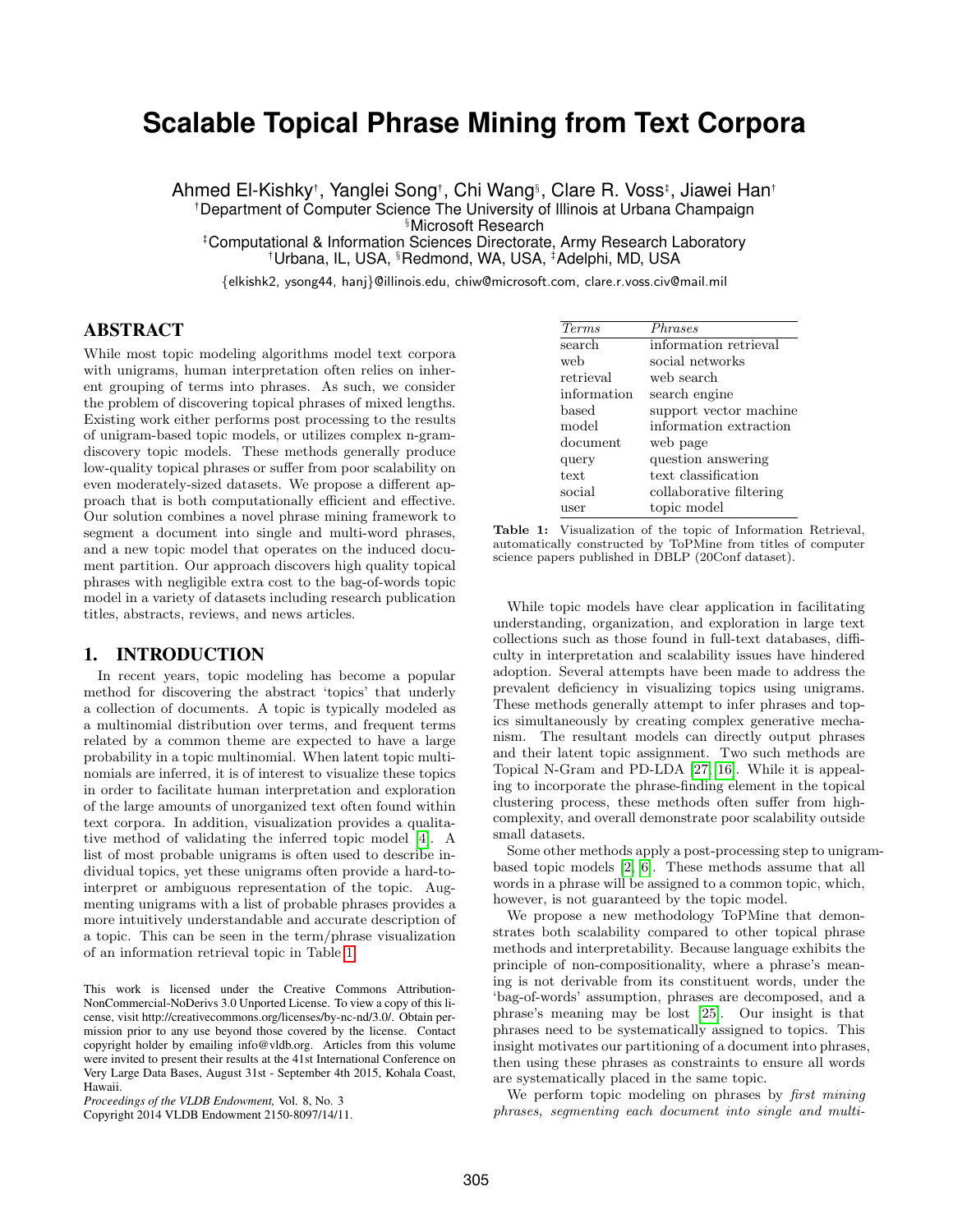word phrases, and then using the constraints from segmentation in our topic modeling. First, to address the scalability issue, we develop an efficient phrase mining technique to extract frequent significant phrases and segment the text simultaneously. It uses frequent phrase mining and a statistical significance measure to segment the text while simultaneously filtering out false candidates phrases. Second, to ensure a systematic method of assigning latent topics to phrases, we propose a simple but effective topic model. By restricting all constituent terms within a phrase to share the same latent topic, we can assign a phrase the topic of its constituent words.

<span id="page-1-0"></span>EXAMPLE 1. By frequent phrase mining and context-specific statistical significance ranking, the following titles can be segmented as follows:

Title 1. [Mining frequent patterns] without candidate generation: a [frequent pattern] tree approach.

Title 2. [Frequent pattern mining] : current status and future directions.

The tokens grouped together by  $\iint$  are constrained to share the same topic assignment.

Our TopMine method has the following advantages.

- ' Our phrase mining algorithm efficiently extracts candidate phrases and the necessary aggregate statistics needed to prune these candidate phrases. Requiring no domain knowledge or specific linguistic rulesets, our method is purely data-driven.
- ' Our method allows for an efficient and accurate filtering of false-candidate phrases. In title 1 of Example [1,](#page-1-0) after merging 'frequent' and 'pattern', we only need to test whether 'frequent pattern tree' is a *significant* phrase in order to determine whether to keep 'frequent pattern' as a phrase in this title.
- ' Segmentation induces a 'bag-of-phrases' representation for documents. We incorporate this as a constraint into our topic model eliminating the need for additional latent variables to find the phrases. The model complexity is reduced and the conformity of topic assignments within each phrase is maintained.

We state and analyze the problem in Section [2,](#page-1-1) followed by our proposed solution in Section [3.](#page-2-0) We present the key components of our solution, phrase mining and phraseconstrained topic modeling in Sections [4](#page-2-1) and [5.](#page-4-0) In Section [6,](#page-6-0) we review the related work. Then we evaluate the proposed solution in Section [7,](#page-6-1) and conclude in Section [9.](#page-9-0)

# <span id="page-1-1"></span>2. PROBLEM DEFINITION

The input is a corpus of  $D$  documents, where  $d$ -th document is a sequence of  $\mathcal{N}_d$  tokens:  $w_{d,i}, i = 1, \ldots, \mathcal{N}_d$ . Let ument is a sequence of  $N_d$  tokens:  $w_{d,i}$ ,  $i = 1, ..., N_d$ . Let  $N = \sum_{d=1}^{D} N_d$ . For convenience we index all the unique words in this corpus using a vocabulary of V words. And  $w_{d,i} = x, x \in \{1, ..., V\}$  means that the *i*-th token in d-th document is the x-th word in the vocabulary. Throughout this paper we use 'word  $x$ ' to refer to the x-th word in the vocabulary.

Given a corpus and a number of topics as a parameter, our goal is to infer the corpus' underlying topics and visualize these topics in a human-interpretable representation using topical phrases. Statistically, a topic  $k$  is characterized by

a probability distribution  $\phi_k$  over words.  $\phi_{k,x} = p(x|k) \in$  $[0, 1]$  is the probability of seeing the word x in topic k, and  $\sum_{k=1}^{V}$  $\sum_{x=1}^{V} \phi_{k,x} = 1$ . For example, in a topic about the database research area, the probability of seeing "database", "system" and "query" is high, and the probability of seeing "speech", "handwriting" and "animation" is low. This characterization is advantageous in statistical modeling of text, but is weak in human interpretability. Unigrams may be ambiguous, especially across specific topics. For example, the word "model" can mean different things depending on a topic - a model could be a member of the fashion industry or perhaps be part of a phrase such as "topic model". Using of phrases helps avoid this ambiguity.

DEFINITION 1. We formally define phrases and other necessary notation and terminology as follows:

- ' A phrase is a sequence of contiguous tokens:  $P=\{w_{d,i},...w_{d,i+n}\}\;n>0$
- $\bullet$  A partition over d-th document is a sequence of phrases:  $(P_{d,1}, \ldots, P_{d,G_d})$   $G_d \geq 1$  s.t. the concatenation of the phrase instances is the original document.

In Example [1,](#page-1-0) we can see the importance of word proximity in phrase recognition. As such, we place a contiguity restriction on our phrases.

To illustrate an induced partition upon a text segment, we can note how the concatenation of all single and multi-word phrases in Title 1 will yield an ordered sequence of tokens representing the original title.

## 2.1 Desired Properties

We outline the desired properties of a topical phrase mining algorithm as follows:

- ' The lists of phrases demonstrate a coherent topic.
- ' The phrases extracted are valid and human-interpretable.
- ' Each phrase is assigned a topic in a principled manner.
- ' The overall method is computationally efficient and of comparable complexity to LDA.
- ' The topic model demonstrates similar perplexity to LDA

In addition to the above requirements for the system as a whole, we specify the requirements of a topic-representative phrase. When designing our phrase mining framework, we ensure that our phrase-mining and phrase-construction algorithms naturally validate candidate phrases on three qualities that constitute human-interpretability.

- 1. Frequency: The most important quality when judging whether a phrase relays important information regarding a topic is its frequency of use within the topic. A phrase that is not frequent within a topic, is likely not important to the topic. This formulation can be interpreted as a generalization of the list of most probable unigrams visualization used for LDA to a list of the most probable phrases one will encounter in a given topic.
- 2. Collocation: In corpus linguistics, a collocation refers to the co-occurence of tokens in such frequency that is significantly higher than what is expected due to chance. A commonly-used example of a phraseological-collocation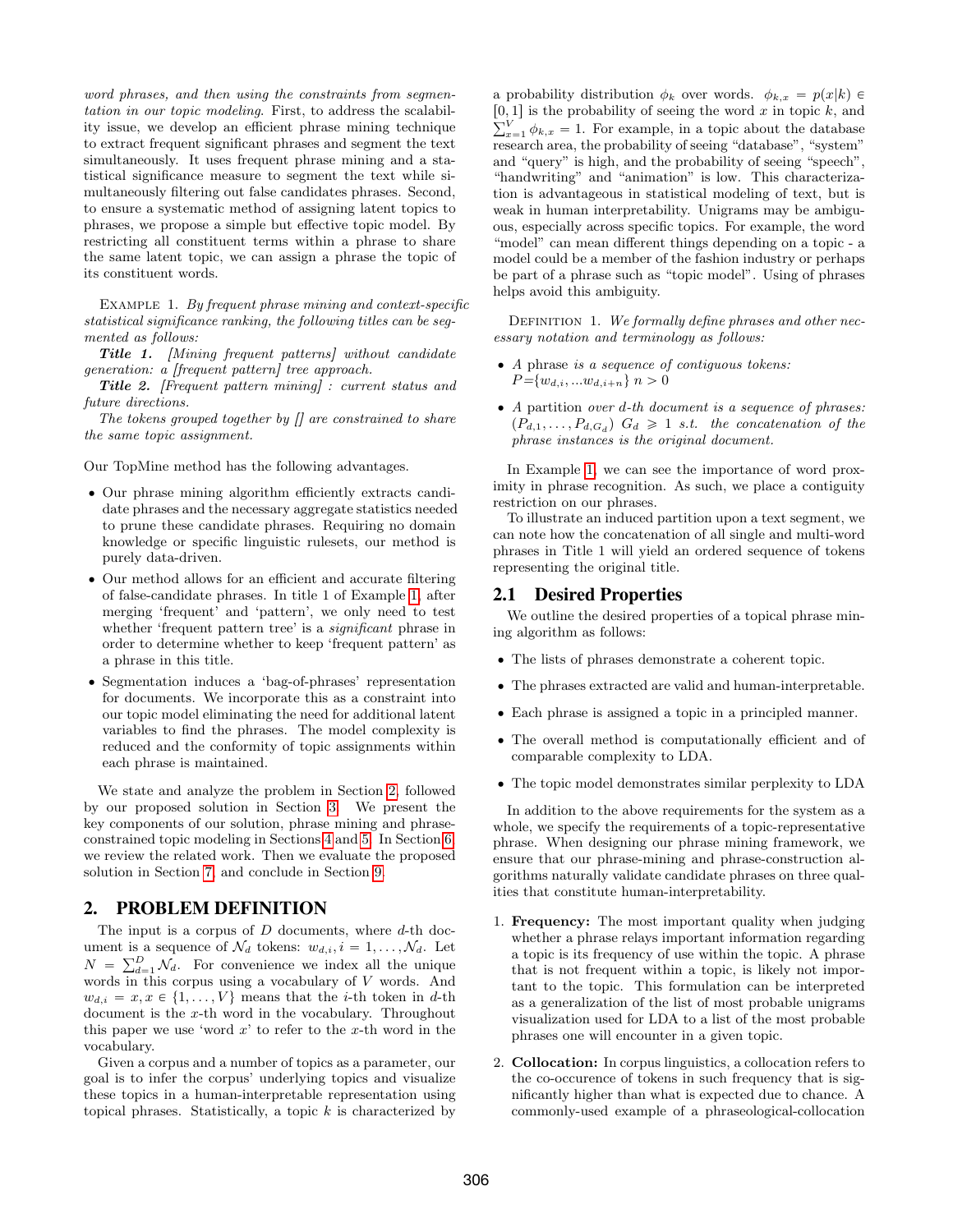is the example of the two candidate collocations "strong tea" and "powerful tea"[\[9\]](#page-11-6). One would assume that the two phrases appear in similar frequency, yet in the English language, the phrase "strong tea" is considered more correct and appears in much higher frequency. Because a collocation's frequency deviates from what is expected, we consider them 'interesting' and informative. This insight motivates the necessity of analyzing our phrases probabilistically to ensure they are collocations.

3. Completeness: If long frequent phrases satisfy the above criteria, then their subsets also satisfy these criteria. For example in the case of "mining frequent patterns", "mining frequent" will satisfy the frequency and collocation restriction, yet is clearly a subset of a larger and more intuitive phrase. Our phrase-construction algorithm should be able to automatically determine the most appropriate size for a human-interpretable phrase.

We will introduce a framework that naturally embeds these phrase requirements.

# <span id="page-2-0"></span>3. TOPMINE FRAMEWORK

To extract topical phrases that satisfy our desired requirements, we propose a framework that can be divided into two main parts: phrase-mining with text segmentation and phrase-constrained topic modeling. Our process for transforming a 'bag-of-words' document to a high-quality 'bagof-phrases' involves first mining frequent phrases, and then using these phrases to segment each document through an agglomerative phrase construction algorithm. After inducing a partition on each document, we perform topic modeling to associate the same topic to each word in a phrase and thus naturally to the phrase as a whole.

The goal of our phrase mining is to collect aggregate statistics for our phrase-construction. The statistical significance measure uses these aggregates to guide segmentation of each document into phrases. This methodology leverages phrase context and phrase significance in the construction process ensuring all phrases are of high-quality. The resultant partition is the input for our phrase-constrained topic model.

We choose the 'bag-of-phrases' input over the traditional 'bag-of-words' because under the latter assumption, tokens in the same phrase can be assigned to different latent topics. We address this by proposing a topic model PhraseLDA, which incorporates the 'bag-of-phrases' partition from our phrase mining algorithm as constraints in the topical inference process. We have derived a collapsed Gibb's sampling method that when performing inference, ensures that tokens in the same phrase are assigned to the same topic. We expound upon our phrase-mining algorithm and topic model in Section [4](#page-2-1) and Section [5](#page-4-0) respectively.

# <span id="page-2-1"></span>4. PHRASE MINING

We present a phrase-mining algorithm that given a corpus of documents, merges the tokens within the document into human-interpretable phrases. Our method is purely datadriven allowing for great cross-domain performance and can operate on a variety of datasets. We extract high-quality phrases by obtaining counts of frequent contiguous patterns, then probabilistically reasoning about these patterns while applying context constraints to discover meaningful phrases.

The phrase mining algorithm can be broken down into two major steps. First, we mine the corpus for frequent candidate phrases and their aggregate counts. We have developed a technique that can quickly collect this information without traversing the prohibitively large search space. Second, we agglomeratively merge words in each document into quality phrases as guided by our significance measure. We will discuss these steps in greater detail in the next two subsections.

# 4.1 Frequent Phrase Mining

In Algorithm [1,](#page-3-0) we present our frequent phrase mining algorithm. The task of frequent phrase mining can be defined as collecting aggregate counts for all contiguous words in a corpus that satisfy a certain minimum support threshold. We draw upon two properties for efficiently mining these frequent phrases.

- 1. Downward closure lemma: If phrase  $P$  is not frequent, then any super-phrase of  $P$  is guaranteed to be **not** frequent.
- 2. Data-antimonotonicity: If a document contains no frequent phrases of length  $n$ , the document does **not** contain frequent phrases of length  $> n$ .

The downward closure lemma was first introduced for mining general frequent patterns using the Apriori algorithm [\[1\]](#page-11-7). We can exploit this property for our case of phrases by maintaining a set of active indices. These active indices are a list of positions in a document at which a contiguous pattern of length  $n$  is frequent. In line 1 of Algorithm [1,](#page-3-0) we see the list of active indices.

In addition, we use the data-antimonotonicity property to assess if a document should be considered for further mining [\[10\]](#page-11-8). If the document we are considering has been deemed to contain no more phrases of a certain length, then the document is guaranteed to contain no phrases of a longer length. We can safely remove it from any further consideration. These two pruning techniques work well with the natural sparsity of phrases and provide early termination of our algorithm without searching through the prohibitively large candidate phrase space.

We take an increasing-size sliding window over the corpus to generate candidate phrases and obtain aggregate counts. At iteration k, for each document still in consideration, fixed-length candidate phrases beginning at each active index are counted using an appropriate hash-based counter. As seen in Algorithm [1](#page-3-0) line 7, candidate phrases of length  $k-1$  are pruned if they do not satisfy the minimum support threshold and their starting position is removed from the active indices. We refer to this implementation of the downward closure lemma as position-based Apriori pruning. As seen in Algorithm [1](#page-3-0) lines 9 - 11, when a document contains no more active indices, it is removed from any further consideration. This second condition in addition to pruning the search for frequent phrases provides a natural termination criterion for our algorithm.

The frequency criterion requires phrases to have sufficient occurrences. In general, we can set a minimum support that grows linearly with corpus size. The larger minimum support is, the more precision and the less recall is expected.

General frequent transaction pattern mining searches an exponential number of candidate patterns [\[1,](#page-11-7) [11\]](#page-11-9). When mining phrases, our contiguity requirement significantly reduces the number of candidate phrases generated. Worst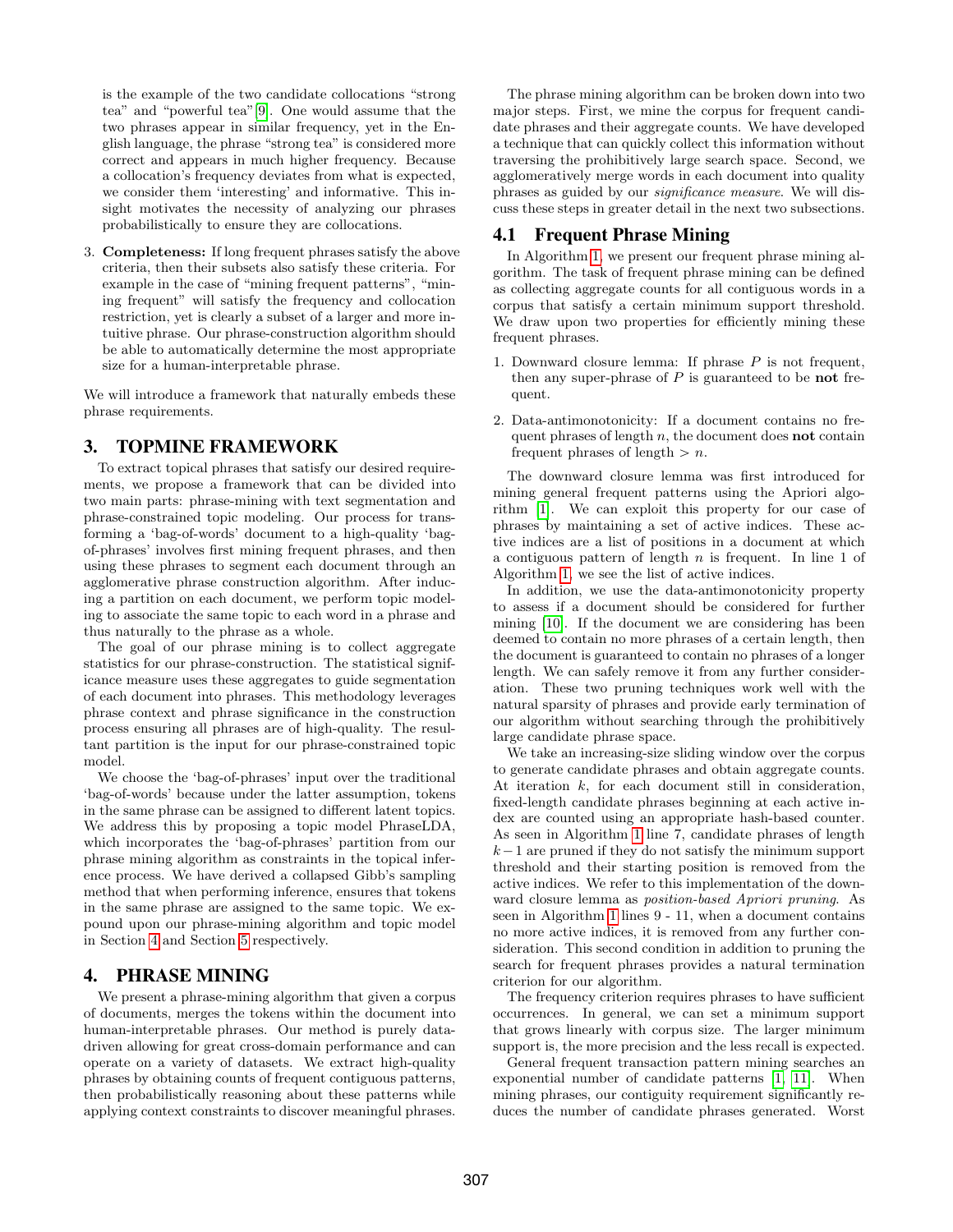#### <span id="page-3-0"></span>Algorithm 1: Frequent Phrase Mining

```
Input: Corpus with D documents, min support \epsilonOutput: Frequent phrase and their frequency: \{(P,C(P))\}1 \mathcal{D} \leftarrow [D]2 A_{d,1} \leftarrow \{\text{indices of all length-1 phrases} \in d\} \quad \forall d \in \mathcal{D}3 C \leftarrow HashCounter(counts of frequent length-1 phrases)
  4 n \leftarrow 2<br>5 while
  5 while \mathcal{D} \neq \emptyset do<br>6 \vdash for d \in \mathcal{D} do
            for d \in \mathcal{D} do
  \begin{array}{c}\n7 \\
8 \\
\end{array}\n\left\{\n\begin{array}{c}\nA_{d,n} \leftarrow \{i \in A_{d,n-1} | C[\{w_{d,i} ... w_{d,i+n-2}\}] \geq \epsilon\} \\
A_{d,n} \leftarrow A_{d,n} \{max(A_{d,n})\}\n\end{array}\n\right\}8 \operatorname{A}_{d,n} \leftarrow A_{d,n} \setminus \{ \max(A_{d,n}) \}9 \quad | \quad | \quad \text{if} \; A_{d,n} = \varnothing \; \text{then}10 |\quad| \quad \mathcal{D} \leftarrow \mathcal{D} \setminus \{d\}11 else
12 | | for i \in A_{d,n} do
13 if i + 1 \in A_{d,n} then<br>
14 if i + 1 \in A_{d,n} then<br>
P \leftarrow \{w_{d,i} ... w_{d,i+1}\}14 \vert \vert \vert \vert \vert P \leftarrow \{w_{d,i} ... w_{d,i+n-1}\}<br>15 \vert \vert \vert \vert \vert P \leftarrow C[P] + 1C[P] \leftarrow C[P]+116 | | | | end
17 \mid \cdot \cdot \cdot \cdot end
18 end
19 end
20 n \leftarrow n + 121 end
22 return \{(P, C[P]) | C[P] \geq \epsilon\}
```
case time-complexity occurs when the entire document under consideration meets the minimum support threshold. In this scenario, for a document d we generate  $\mathcal{O}(\mathcal{N}_d^2)$  (a quadratic number) candidate phrases. Although this quadratic time and space complexity seems prohibitive, several properties can be used to ensure better performance. First, separating each document into smaller segments by splitting on phrase-invariant punctuation (commas, periods, semicolons, etc) allows us to consider constant-size chunks of text at a time. This effectively makes the overall complexity of our phrase mining algorithm linear,  $\mathcal{O}(N)$ , in relation to corpus size. The downward closure and data antimonotonicity pruning mechanisms serve to further reduce runtime.

# 4.2 Segmentation and Phrase Filtering

Traditional phrase extraction methods filter low quality phrases by applying a heuristic "importance" ranking that reflect confidence in candidate key phrases, then only keeping the top-ranked phrases [\[21\]](#page-11-10). Some methods employ external knowledge bases or NLP constraints to filter out phrases [\[17,](#page-11-11) [21\]](#page-11-10).

Our candidate phrase filtering step differentiates itself from traditional phrase extraction methods by implicitly filtering phrases in our document segmentation step. By returning to the context and constructing our phrases from the bottom-up, we can use phrase-context and the partition constraints to determine which phrase-instance was most likely intended. Because a document can contain at most a linear number of phrases (the number of terms in the document) and our frequent phrase mining algorithm may generate up to a quadratic number of candidate phrases, a quadratic number of bad candidate phrases can be eliminated by enforcing the partition constraint.

The key element of this step is our bottom-up merging process. At each iteration, our algorithm makes locally optimal decisions in merging single and multi-word phrases as guided by a statistical significance score. In the next subsection, we present an agglomerative phrase-construction algorithm then explain how the significance of a potential merging is evaluated and how this significance guides our agglomerative merging algorithm.

#### *4.2.1 Phrase Construction Algorithm*

The main novelty in our phrase mining algorithm is the way we construct our high-quality phrases by inducing a partition upon each document. We employ a bottom-up agglomerative merging that greedily merges the best possible pair of candidate phrases at each iteration. This merging constructs phrases from single and multi-word phrases while maintaining the partition requirement. Because only phrases induced by the partition are valid phrases, we have implicitly filtered out phrases that may have passed the minimum support criterion by random chance.

In Algorithm [2,](#page-3-1) we present the phrase construction algorithm. The algorithm takes as input a document and the aggregate counts obtained from the frequent phrase mining algorithm. It then iteratively merges phrase instances with the strongest association as guided by a potential merging's significance measure. The process is a bottom-up approach that upon termination induces a partition upon the original document creating a 'bag-of-phrases'.

<span id="page-3-1"></span>

| <b>Algorithm 2:</b> Bottom-up Construction of Phrases from Or-<br>dered Tokens                                       |  |  |  |  |
|----------------------------------------------------------------------------------------------------------------------|--|--|--|--|
| <b>Input:</b> Counter C, thresh $\alpha$<br><b>Output:</b> Partition                                                 |  |  |  |  |
| $1 H \leftarrow MaxHeap()$<br><b>2</b> Place all contiguous token pairs into H with their<br>significance score key. |  |  |  |  |
| while $H.size() > 1$ do<br>3                                                                                         |  |  |  |  |
| $Best \leftarrow H.getMax()$<br>4                                                                                    |  |  |  |  |
| if $Best.Siq \geq \alpha$ then<br>5                                                                                  |  |  |  |  |
| $New \leftarrow Merge(Best)$<br>6                                                                                    |  |  |  |  |
| Remove Best from H<br>7                                                                                              |  |  |  |  |
| Update significance for $New$ with its left phrase<br>8                                                              |  |  |  |  |
| instance and right phrase instance                                                                                   |  |  |  |  |
| else<br>9                                                                                                            |  |  |  |  |
| break<br>10                                                                                                          |  |  |  |  |
| end<br>11                                                                                                            |  |  |  |  |
| 12 end                                                                                                               |  |  |  |  |
|                                                                                                                      |  |  |  |  |

<span id="page-3-2"></span>**(Markov Blanket) (Feature Selection) (for) (Support Vector Machines)** 



Figure 1: Bottom-up construction of a 'bag-of-phrases' on computer science title taken from DBLP.

Figure [1](#page-3-2) tracks the phrase construction algorithm by visualizing the agglomerative merging of phrases at each iteration with a dendogram. Operating on a paper title obtained from our dblp titles dataset, each level of the dendogram represents a single merging. At each iteration, our algorithm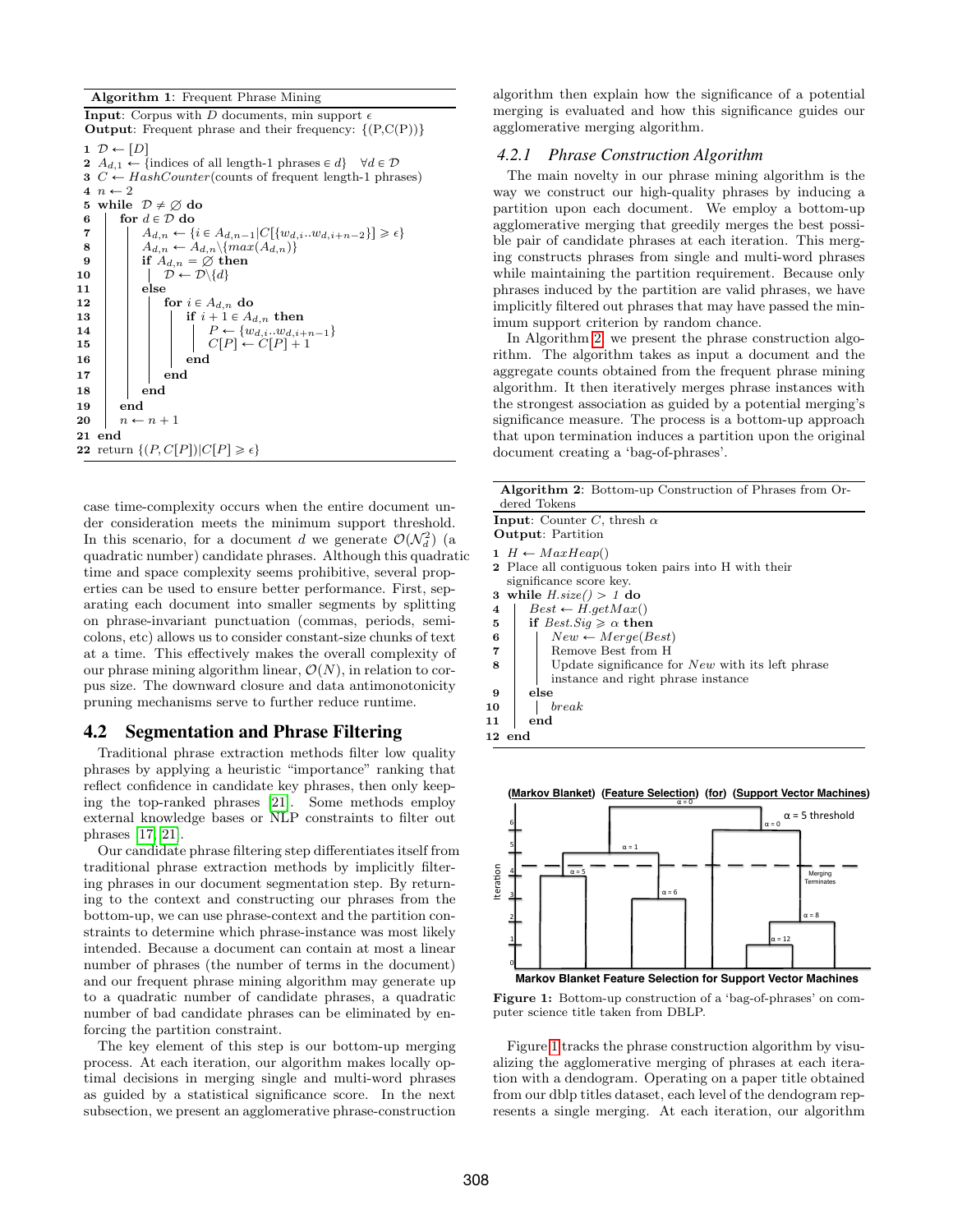selects two contiguous phrases such that their merging is of highest significance (Algorithm [2](#page-3-1) line 4) and merges them (Algorithm [2](#page-3-1) lines 6 - 9) . The following iteration then considers the newly merged phrase as a single unit. By considering each newly merged phrase as a single unit and assessing the significance of merging two phrases at each iteration, we successfully address the "free-rider" problem where long, unintelligible, phrases are evaluated as significant when comparing the occurrence of a phrase to the occurrence of each constituent term independently.

As all merged phrases are frequent phrases, we have fast access to the aggregate counts necessary to calculate the significance values for each potential merging. By using proper data structures, the contiguous pair with the highest significance can be selected and merged in logarithmic time,  $\mathcal{O}(log(\mathcal{N}_d))$  for each document. This complexity can once again be reduced by segmenting each document into smaller chunk by splitting on phrase-invariant punctuation. Our algorithm terminates when the next merging with the highest significance does not meet a predetermined significance threshold  $\alpha$  or when all the terms have been merged into a single phrase. This is represented by the dashed line in Figure [1](#page-3-2) where there are no more candidate phrases that meet the significance threshold. Upon termination, a natural "bag-of-phrases" partition remains. While the frequent phrase mining algorithm satisfies the frequency requirement, the phrase construction algorithm satisfies the collocation and completeness criterion.

To statistically reason about the occurrence of phrases, we consider a null hypothesis, that the corpus is generated from a series of independent Bernoulli trials. Under this hypothesis, the presence or absence of a phrase at a specific position in the corpus is a product of a Bernoulli random variable, and the expected number of occurrences of a phrase can be interpreted as a binomial random variable. Because the number of tokens L in the corpus can be assumed to be fairly large, this binomial can be reasonably approximated by a normal distribution. As such, the null hypothesis distribution,  $h_0$ , for the random variable  $f(P)$ , the count of a phrase  $P$  within the corpus is:

$$
h_0(f(P)) = \mathcal{N}(Lp(P), Lp(P)(1 - p(P)))
$$
  
 
$$
\approx \mathcal{N}(Lp(P), Lp(P))
$$

where  $p(P)$  is the Bernoulli trial success probability for phrase P. The empirical probability of a phrase in the corpus can be estimated as  $p(P) = \frac{f(P)}{L}$ . Consider a longer phrase that composed of two phrases  $P_1$  and  $P_2$ . The mean of its frequency under our null hypothesis of independence of the two phrases is:

$$
\mu_0(f(P_1 \oplus P_2)) = Lp(P_1)p(P_2)
$$

This expectation follows from treating each phrase as a constituent, functioning as a single unit in the syntax. Due to the unknown population variance and sample-size guarantees from the minimum support, we can estimate the variance of the population using sample variance:  $\sigma_{P_1 \oplus P_2}^2 \approx$  $f(P_1 \oplus P_2)$ , the sample phrase occurrence count. We use a significance score to provide a quantitative measure of which two consecutive phrases form the best collocation at each merging iteration. This is measured by comparing the actual frequency with the expected occurrence under  $h_0$ .

<span id="page-4-1"></span>
$$
sig(P_1, P_2) \approx \frac{f(P_1 \oplus P_2) - \mu_0(P_1, P_2)}{\sqrt{f(P_1 \oplus P_2)}}\tag{1}
$$

Equation [1](#page-4-1) computes the number of standard deviations away from the expected number of occurrences under the null model. This significance score can be calculated using the aggregate counts of the candidate phrases, which can be efficiently obtained from the frequent phrase-mining algorithm. This significance score can be considered a generalization of the t-statistic which has been used to identify de-pendent bigrams [\[5,](#page-11-12) [23\]](#page-11-13). By checking the  $h_0$  of merging two contiguous sub-phrases as opposed to merging each individual term in the phrase, we effectively address the 'free-rider' problem where excessively long phrases appear significant. To address the concern that the significance score relies on the naive independence assumption, we do not perform hypothesis testing to accept or reject  $h_0$ . Instead we use the score as a robust collocation measure by which to guide our algorithm in selecting phrases to merge. A high significance indicates a high-belief that two phrases are highly associated and should be merged.

# <span id="page-4-0"></span>5. TOPIC MODELING

In the previous section, we segment a document into a collection of phrases, which provides a new representation for documents, i.e. 'bag-of-phrases'. These phrases are a group of words that appear frequently, contiguously, and occur more often than due to chance. Our insight is that with high probability, tokens in the same phrase should share the same latent topic.

In this section, we start with a brief review of Latent Dirichlet Allocation [\[3\]](#page-11-14), and then propose a novel probabilistic model, PhraseLDA, which incorporates the 'constraint' idea into LDA. A collapsed Gibbs sampling algorithm is developed for PhraseLDA, and optimization of hyper-parameters is discussed. Finally, we define topical frequency for phrases, which serves as a ranking measure for our topic visualization. We list the notations used in Table [2,](#page-5-0) where  $\mathcal{I}(statement) =$ 1 if statement is true; otherwise 0. We denote Z the collection of all latent variables  $\{z_{d,q,j}\}\$ , and  $W$ ,  $\Theta$ ,  $\Phi$  the collection of their corresponding random variables  $\{w_{d,q,j}\}, \{\theta_d\}, \{\phi_k\}.$ 

#### 5.1 Brief review of LDA

LDA assumes that a document is a mixture of topics, where a topic is defined to be a multinomial distribution over words in the vocabulary. The generative process is as follows:

- 1. Draw  $\phi_k \sim Dir(\beta)$ , for  $k = 1, 2, ..., K$
- 2. For dth document, where  $d = 1, 2, ..., D$ :
	- (a) Draw  $\theta_d \sim Dir(\alpha)$
	- (b) For ith token in dth document, where  $i = 1, 2, ..., N_d$ :
		- i. Draw  $z_{d,i} \sim Multi(\theta_d)$
		- ii. Draw  $w_{d,i} \sim Multi(\phi_{z_{d,i}})$

The graphical model for LDA, depicted in Figure [2\(a\),](#page-5-1) defines the joint distribution of random variables. By utilizing the conditional independence encoded in the graph, the joint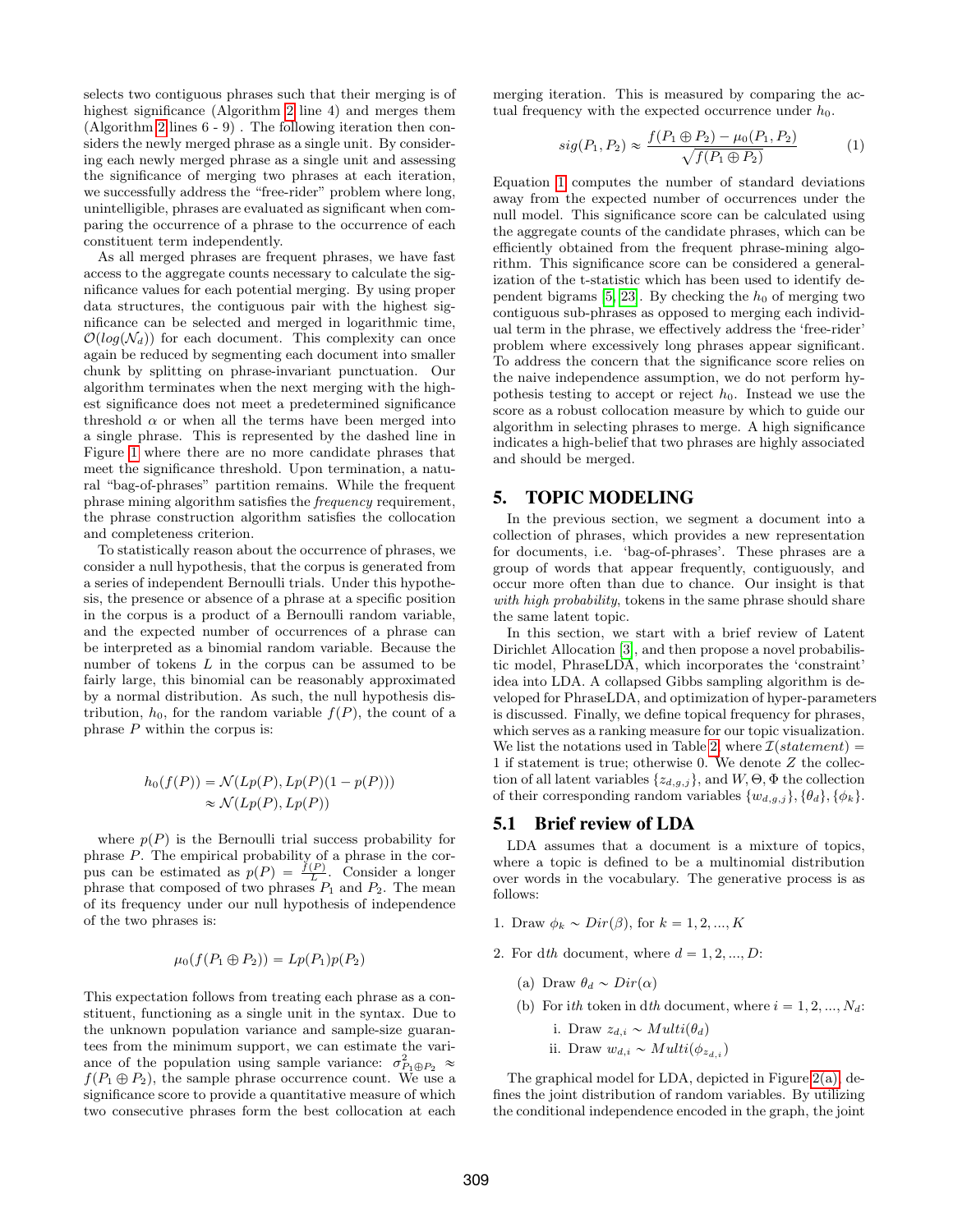Table 2: Notation used in topic modeling

<span id="page-5-0"></span>

| Variable                       | Description                                                                                     |
|--------------------------------|-------------------------------------------------------------------------------------------------|
| D, K, V                        | number of documents, topics, size of vocabulary                                                 |
| d, g, i, k, x                  | index for document, phrase in a doc, token in a                                                 |
|                                | doc, topic, word                                                                                |
| $N_d$                          | number of tokens in dth doc                                                                     |
| $G_d$                          | number of phrases in dth doc(after partition)                                                   |
| $W_{d,g}$                      | number of tokens in gth phrase of dth doc                                                       |
| $\theta_d$                     | multinomial distribution over topics for dth doc                                                |
| $z_{d,g,j}$                    | latent topic for jth token in gth phrase of dth doc                                             |
| $w_{d,g,j}$                    | the jth token in gth phrase of doc d                                                            |
| $\phi_k$                       | multinomial distribution over words in topic k                                                  |
| $\mathcal{N}_k$                | $\mathcal{N}_k = \sum_{d,q,j} \mathcal{I}(z_{d,g,j} == k)$ , number of tokens                   |
|                                | assigned to topic k                                                                             |
| $\mathcal{N}_{d,k}$            | $\overline{\mathcal{N}}_{d,k} = \sum_{q,j} \mathcal{I}(z_{d,g,j} == k)$ , number of tokens      |
|                                | assigned to topic k in doc d                                                                    |
| $\overline{\mathcal{N}}_{x,k}$ | $\overline{\mathcal{N}}_{x,k} = \sum_{d,g,j} \mathcal{I}(z_{d,g,j} == k, w_{d,g,j} == x),$ num- |
|                                | ber of tokens with value x and topic k                                                          |
| $\alpha, \beta$                | parameter of the Dirichlet distribution for $\theta_d, \phi_k$                                  |
| $\mathcal{C}_{d,g}$            | ${z_{d,g,j}}_{i=1}^{W_{d,g}}$ , the collection of all latent variables                          |
|                                | in gth clique(phrase) of dth doc                                                                |

<span id="page-5-2"></span><span id="page-5-1"></span>

**Figure 2:** In PhraseLDA, latent topic variables  $(z_{d,g,j})$  in the same phrase form a clique. Each clique introduces a potential function onto the joint distribution defined by LDA. For computational efficiency, we choose a potential function which assigns same-clique tokens to the same topic

distribution can be written as(we omit the hyper-parameter  $\alpha$ ,  $\beta$  for simplicity):

$$
P_{\text{LDA}}(Z, W, \Phi, \Theta) = \prod_{d,i} p(z_{d,i} | \theta_d) p(w_{d,i} | z_{d,i}, \Phi) \prod_d p(\theta_d) \prod_k p(\Phi_k)
$$
\n(2)

Because of the conjugacy between multinomial and Dirichlet distributions, we can easily integrate out  $\{\Theta, \Phi\}$ . That is,

$$
P_{\text{LDA}}(Z,W) = \int P_{\text{LDA}}(Z,W,\Phi,\Theta)d\Theta d\Phi \tag{3}
$$

has a closed form (see Appendix).

# 5.2 PhraseLDA

LDA is built upon the 'bag-of-words' assumption, under which the order of words is completely ignored. As a result, when inferring the topic assignment  $z_{d,i}$  for word  $w_{d,i}$ , the topic of a far-away word in the same document has the same impact as a near-by word. In section [4,](#page-2-1) we partition a document into a collection of phrases. We believe that the high frequency of occurrence significantly greater than due to chance, and the proximity constraint induced by contiguity are an indication that there is a stronger correlation than that expressed by LDA between the words in a phrase. This motivates our use of the chain graph to model this stronger correlation. Chain graphs are most appropriate when there are both response-explanatory relations (Bayesian networks) and symmetric association relations (Markov networks) among variables [\[18\]](#page-11-15). In our task, LDA models the (directed) causal relations between topics and the observed tokens, and we propose to use undirected graph to model the stronger dependence among near-by words.

We connect the latent topic assignments in the same phrase using un-directed edges(as shown in figure [2\)](#page-5-2). As a result, for gth phrase of dth document, random variables  $\{z_{d,g,j}\}_{j=1}^{W_{d,g}}$ form a clique.

Every clique  $\mathcal{C}_{d,g}$  (or equivalently phrase) introduces a potential function  $f(\mathcal{C}_{d,g})$ , which should express the intuition that with high probability,  $z_{d,g,j}$ 's in the clique should take the same value. As a result, the chain graph defines the joint distribution over all random variables:

<span id="page-5-3"></span>
$$
P(Z, W, \Phi, \Theta) = \frac{1}{C} P_{\text{LDA}}(Z, W, \Phi, \Theta) \prod_{d,g} f(\mathcal{C}_{d,g}) \quad (4)
$$

where  $C$  is a normalizing constant that makes the left hand side a legitimate probability distribution.

#### <span id="page-5-5"></span>5.3 Inference

For the joint distribution defined by equation [4,](#page-5-3) we developed a collapsed gibbs sampling algorithm to sample latent assignment variables Z from its posterior. As with LDA, the first step is to integrate out  $\{\Theta, \Phi\}$ :

<span id="page-5-6"></span>
$$
P(Z, W) = \int \frac{1}{C} P_{\text{LDA}}(Z, W, \Phi, \Theta) \prod_{d,g} f(C_{d,g}) d\Theta d\Phi
$$
  
= 
$$
\frac{1}{C} \left( \int P_{\text{LDA}}(Z, W, \Phi, \Theta) d\Theta d\Phi \right) \prod_{d,g} f(C_{d,g})
$$
  
= 
$$
\frac{1}{C} P_{\text{LDA}}(Z, W) \prod_{d,g} f(C_{d,g})
$$
(5)

 $P(Z, W)$  takes a simple closed form because  $P_{\text{LDA}}(Z, W)$ does.

Ideally, the potential function in equation [4](#page-5-3) expresses the strong (symmetric) influence between the words within a phrase. Suppose clique  $\mathcal{C}_{d,g}$  is of size s, then  $\mathcal{C}_{d,g}$  can be in any of the  $K^s$  possible states, where K is the number of topics. Since the normalizing constant is unknown, we need to compute a value for all  $K^s$  states, and then normalize the values to get a legitimate distribution, which is computationally intractable for large  $K$  and  $s$ . As such, we choose a specific potential function below:

<span id="page-5-4"></span>
$$
f(C_{d,g}) = \begin{cases} 1 & \text{if } z_{d,g,1} = z_{d,g,2} = ... = z_{d,g,W_{d,g}} \\ 0 & \text{otherwise} \end{cases}
$$
 (6)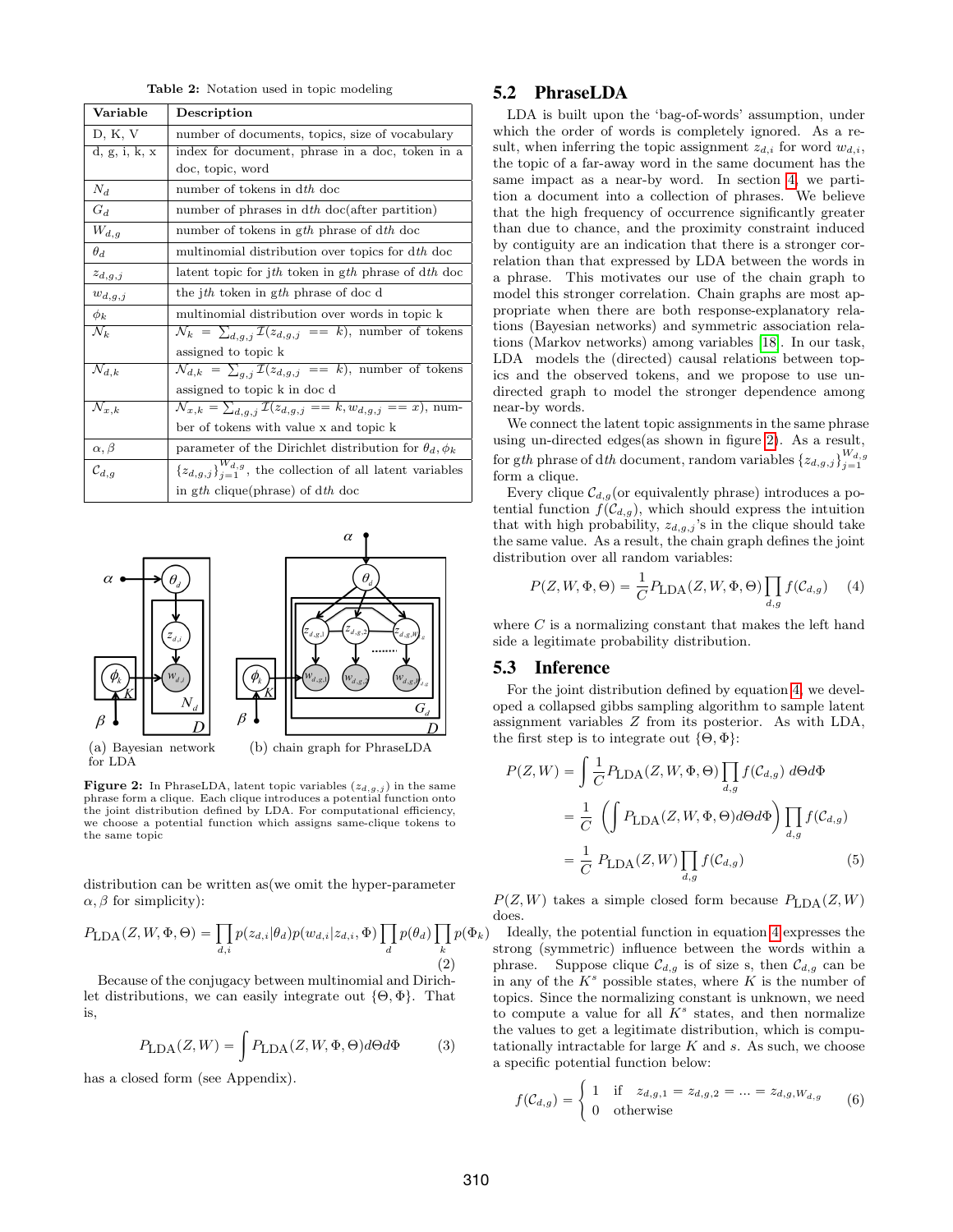This potential function coerces all variables in the clique to take on the same latent topic. Because our phrase-mining algorithm performs a constrained merging guided by a statistical significance measure, we assume that it is of high probability that the random variables in the clique possess the same topic. As such, we adopt the potential function as specified by equation [6](#page-5-4) as an approximation, which reduces the possible states of  $\mathcal{C}_{d,g}$  from  $K^s$  to K. Next, we develop an efficient gibbs sampling algorithm for this particular choice.

We sample a configuration for a clique  $\mathcal{C}_{d,g}$  from its posterior  $p(\mathcal{C}_{d,g}|W, Z_{\mathcal{C}_{d,g}})$ . Since  $\mathcal{C}_{d,g}$  can only take K possible configuration, we use  $\mathcal{C}_{d,g} = k$  to indicate that all variables in clique  $\mathcal{C}_{d,g}$  taking value k. We show in the Appendix that

$$
p(C_{d,g} = k | W, Z_{\backslash C_{d,g}}) \propto
$$
  
\n
$$
\prod_{j=1}^{W_{d,g}} (\alpha_k + \mathcal{N}_{d,k \backslash C_{d,g}} + j - 1) \frac{\left(\beta_{w_{d,g,j}} + \mathcal{N}_{w_{d,g,j},k \backslash C_{d,g}}\right)}{\left(\sum_{x=1}^{V} \beta_x + \mathcal{N}_{k \backslash C_{d,g}} + j - 1\right)}
$$
\n(7)

For a "legitimate"  $Z$ , where the variables in the same clique take the same value,  $p(Z, W | \alpha, \beta) = \frac{1}{C} P_{LDA}(Z, W | \alpha, \beta),$ which shows we can adopt the same hyper-parameter  $(\alpha,\beta)$ optimization techniques as in LDA. In the experiment, we use the fixed-point method proposed by [\[22\]](#page-11-16).

#### 5.4 Topic visualization

There is a large literature in ranking terms and phrases for effective topical visualization. One method for selecting representative phrases (label) for a topic can be to minimize Kullback-Leibler divergence between word distributions and maximizing mutual information between label phrases and the topic model[\[20\]](#page-11-17). Another method attempts to extend the list of potential labels using external sources, such as wikipedia, and rank based on augmented candidate pool [\[15\]](#page-11-18). Other methods provide a parameterized multi-faceted ranking function that allows for a more user-controlled ranking[\[6\]](#page-11-4). These methods all provide a suggested methodology for ranking phrases within a topic model and can be easily incorporated into ToPMine.

For a more simplistic ranking function, we generalize the concept of N-most-probable terms in unigram LDA to our phrase output. By adopting the potential function given in equation [6,](#page-5-4) all variables in a clique are guaranteed to have the same latent topic. Since a clique corresponds to a phrase, naturally we assign the phrase to the same topic as shared by its constituents.

We utilize the topic assignment for each token from the last iteration of gibbs sampling, and define topical frequency (TF) for a phrase phr in topic k as the number of times it is assigned to topic k: ÿ

$$
TF(\text{phr},k) = \sum_{d,g} \mathcal{I}(PI_{d,g} == \text{phr}, C_{d,g} == k) \tag{8}
$$

where  $\mathcal{I}(\cdot)$  is the indicator function as used before, and PI<sub>d,g</sub> is the gth phrase instance in dth documents.

With this definition, we can visualize topic  $k$  by sorting the phrases according to their topical frequency in topic  $k$ .

#### <span id="page-6-0"></span>6. RELATED WORK

Recently many attempts have been made to relax the 'bag-of-words' assumption of LDA. These topical phrase extraction techniques fall into two main categories, those that infer phrases and topics simultaneously by creating complex generative models and those that apply topical phrase discovery as a post-process to LDA.

Methods have experimented with incorporating a bigram language model into LDA [\[26\]](#page-11-19). This method uses a hierarchical dirichlet to share the topic across each word within a bigram. TNG [\[27\]](#page-11-1) is a state-of-the-art approach to ngram topic modeling that uses additional latent variables and word-specific multinomials to model bi-grams. These bigrams can be combined to form n-gram phrases. PD-LDA uses a hierarchal Pitman-Yor process to share the same topic among all words in a given n-gram [\[16\]](#page-11-2). Because PD-LDA uses a nonparametric prior to share a topic across each word in an n-gram, it can be considered a natural generalization of the LDA bigram language model to n-grams and more appropriate for comparison.

Other methods construct topical phrases as a post-processing step to LDA and other topic models. KERT constructs topical phrases by performing unconstrained frequent pattern mining on each topic within a document then ranking the resultant phrases based on four heuristic metrics [\[6\]](#page-11-4). Turbo Topics uses a back-off n-gram model and permutation tests to assess the significance of a phrase [\[2\]](#page-11-3).

Topical key phrase extraction has even been applied to the social networking service Twitter [\[28\]](#page-11-20). Using a Twitterspecific topic model and ranking candidate key phrases with an extension of topical page-rank on retweet behavior, the method extracts high-quality topical keywords from twitter. Because this method relies on the network topology of twitter, it doesn't extend to other text corpora.

Attempts to directly enrich the text corpora with frequent pattern mining to enhance for topic modeling have also been investigated [\[14\]](#page-11-21). As the objective of this method is to enrich the overall quality of the topic model and not for the creation of interpretable topical phrases, their main focus is different from ToPMine.

The concept of placing constraints into LDA has been investigated in several methods. Hidden Topic Markov Model makes the assumption that all words in a sentence have the same topic with consecutive sentences sharing the same topic with a high probability [\[8\]](#page-11-22). By relaxing the independence assumption on topics, this model displays a drop in perplexity while retaining computational efficiency. Sentence-LDA, is a generative model with an extra level generative hierarchy that assigns the same topic to all the words in a single sentence [\[13\]](#page-11-23). In both of these models, the final output produced is a general topic model with no intuitive method of extracting topical phrases.

There is a large literature on unsupervised phrase extraction methods. These approaches generally fall into one of a few techniques: language modeling, graph-based ranking, and clustering [\[12\]](#page-11-24). Because these methods simply output a ranked list of phrases, they are incompatible with our phrase-based topic modeling which operates on partitioned documents.

## <span id="page-6-1"></span>7. EXPERIMENTAL RESULTS

In this section, we start with the introduction of the datasets we used and methods for comparison. We then describe the evaluation on interpretability and scalability.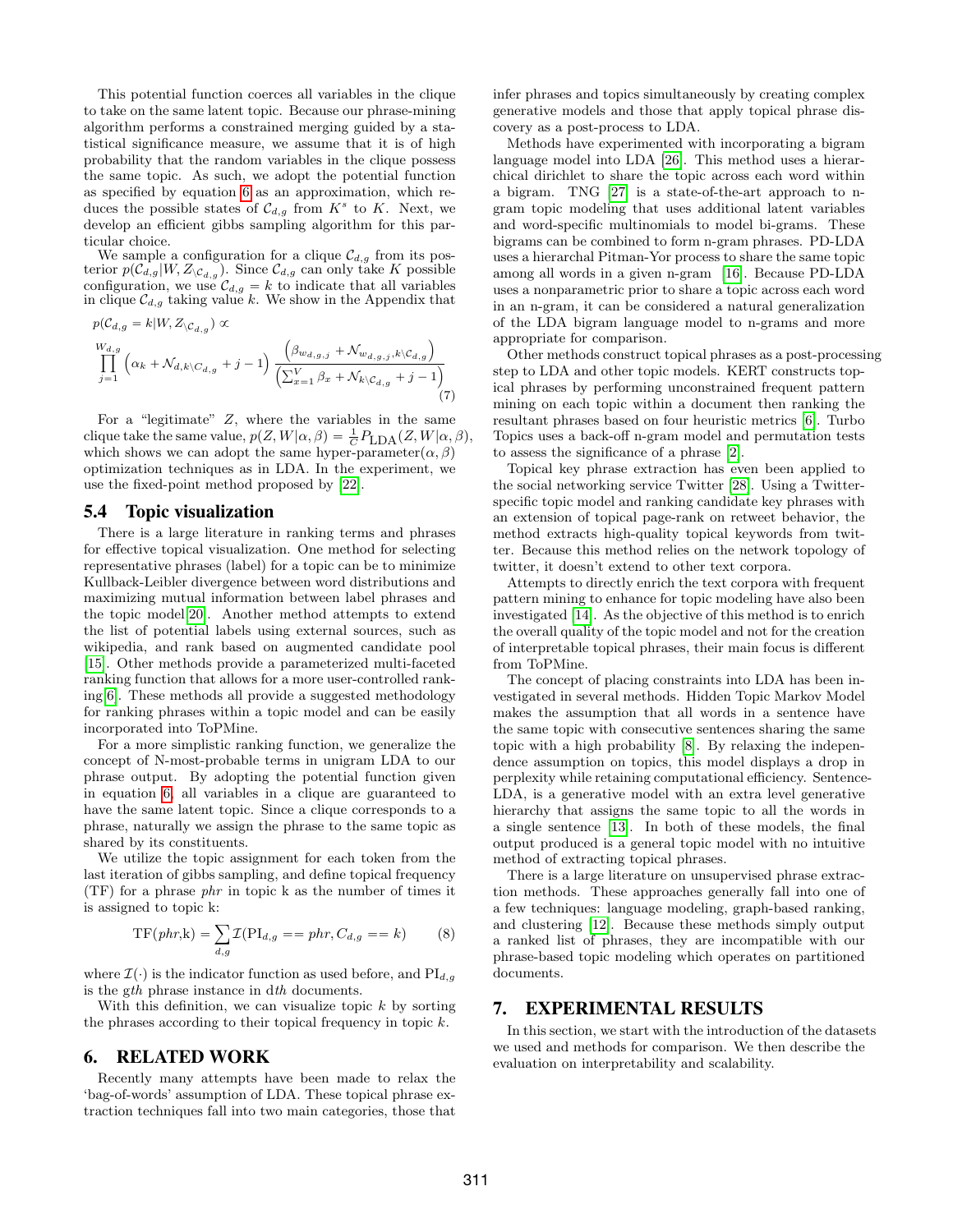# 7.1 Datasets and methods for comparison

#### Datasets

We use the following six datasets for evaluation purpose:

- ' DBLP titles. We collect a set of titles of recently published computer science papers. The collection has 1.9M titles, 152K unique words, and 11M tokens.
- ' 20Conf. Titles of papers published in 20 conferences related to the areas of Artificial Intelligence, Databases, Data Mining, Information Retrieval, Machine Learning, and Natural Language Processing - contains 44K titles, 5.5K unique words, and 351K tokens.
- $\bullet$  DBLP abstracts. Computer science abstracts containing 529K abstracts, 186K unique words, and 39M tokens.
- TREC AP news. News dataset (1989) containing 106K full articles, 170K unique words, and 19M tokens.
- ' ACL abstracts. ACL abstracts containing 2k abstracts, 4K unique words and 231K tokens.
- ' Yelp Reviews. Yelp reviews containing 230k Yelp reviews and 11.8M tokens.

We perform stemming on the tokens in the corpus using the porter stemming algorithm[\[24\]](#page-11-25) to address the various forms of words (e.g. cooking, cook, cooked) and phrase sparsity. We remove English stop words for the mining and topic modeling steps. Unstemming and reinsertion of stop words are performed post phrase-mining and topical discovery.

There are four directly comparable methods outlined in Section [6:](#page-6-0) Turbo Topics, TNG, PD-LDA, and KERT.

#### 7.2 Interpretability

We propose two user studies to demonstrate the effectiveness of our ToPMine framework.

#### *Phrase Intrusion*

First, we use an intrusion detection task which adopts the idea proposed by [\[4\]](#page-11-0) to evaluate topical separation. The intrusion detection task involves a set of questions asking humans to discover the 'intruder' object from several options. Each question consists of 4 phrases; 3 of them are randomly chosen from the top 10 phrases of one topic and the remaining phrase is randomly chosen from the top phrases of a different topic. Annotators are asked to select the intruder phrase, or to indicate that they are unable to make a choice. The results of this task evaluate how well the phrases are separated in different topics

For each method, we sampled 20 Phrase Intrusion questions, and asked three annotators to answer each question. We report the average number of questions that is answered 'correctly' (matching the method) in Figure [3.](#page-7-0)

#### *Domain Expert Evaluation*

The second task is motivated by our desire to extract highquality topical phrases and provide an interpretable visualization. This task evaluates both topical coherence on the full topical phrase list and phrase quality. We first visualize each algorithm's topics with lists of topical phrases sorted by topical frequency. For each dataset, five domain experts (computer science and linguistics graduate students) were asked to analyze each method's visualized topics and score each topical phrase list based on two qualitative properties:

- ' Topical coherence: We define topical coherence as homogeneity of a topical phrase list's thematic structure. This homogeneity is necessary for interpretability. We ask domain experts to rate the coherence of each topical phrase list on a scale of 1 to 10.
- ' Phrase quality: To ensure that the phrases extracted are meaningful and not just an agglomeration of words assigned to the same topic, domain experts are asked to rate the quality of phrases in each topic from 1 to 10.

For each expert, ratings were standardized to a z-score. We compute each algorithm's topical scores by averaging that of five experts. The results are shown in Figure [4](#page-7-1) and Figure [5.](#page-7-2)

<span id="page-7-0"></span>

Figure 3: Phrase intrusion task. Test subjects were asked to identify an intruder phrase in a topic.

<span id="page-7-1"></span>

Figure 4: Coherence of topics. Domain experts were asked to rate the 'coherence' of each topic for each algorithm. Results were normalized into z-scores and averaged.

<span id="page-7-2"></span>

Figure 5: Phrase quality. Domain experts were asked to rate the quality of phrases for each topic for each algorithm. Results were normalized into z-scores and averaged.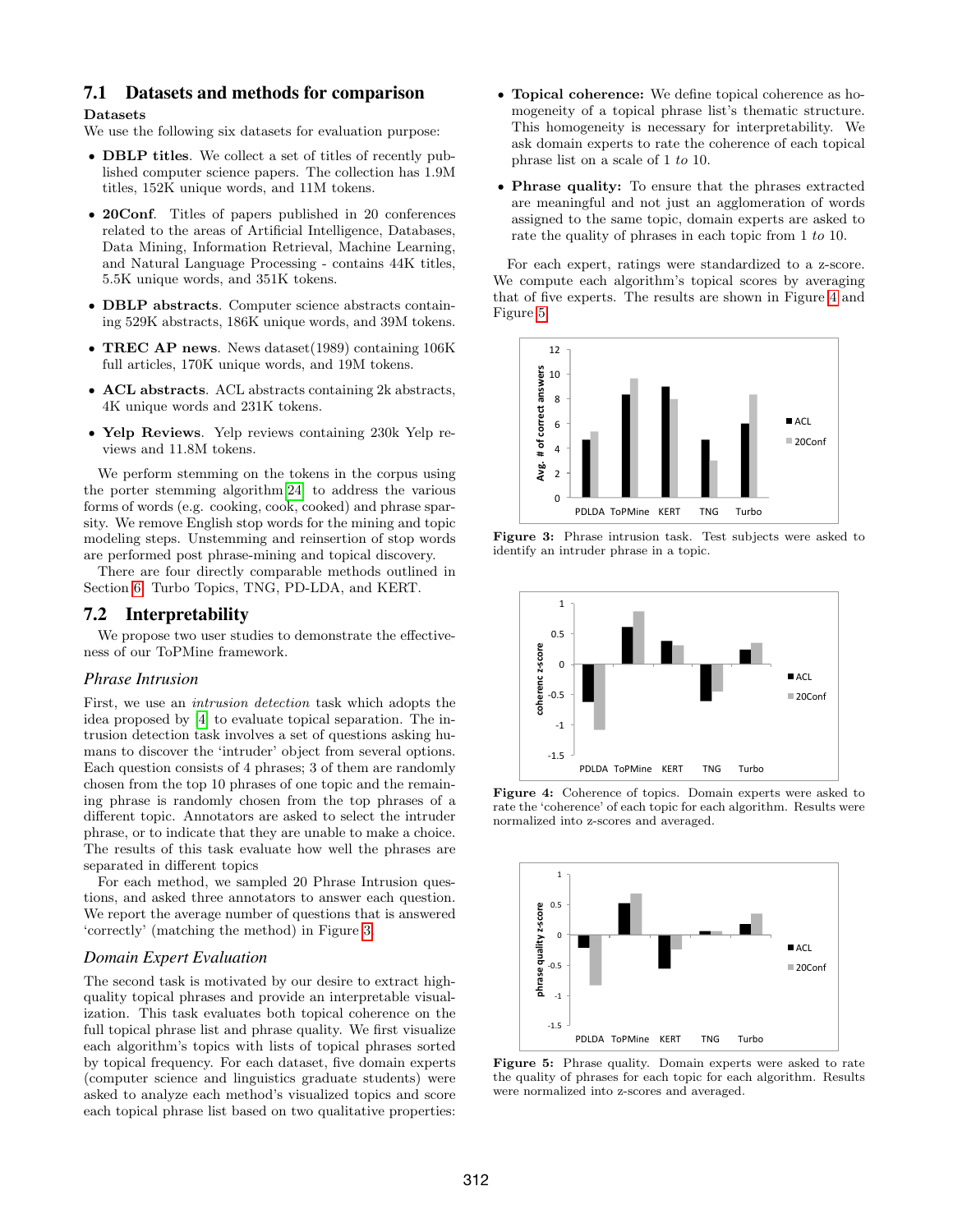# *Discussion of Userstudy*

From Figures [3](#page-7-0) and [4](#page-7-1) we can tell that TopMine achieves similar performance to KERT in phrase intrusion, and demonstrates the best performance in topical coherence and phrase quality. We hypothesize that KERT's performance in phrase intrusion stems from its use of unconstrained frequent pattern mining and biased rankings towards longer phrases. Visual inspection suggests that many key topical unigrams are appended to common phrases, strengthening the notion of topical separation for all phrases. While this may aid KERT in phrase intrusion, we believe such practice lends to poor phrase quality, which is confirmed in Figure [5](#page-7-2) as KERT demonstrates the lowest phrase-quality of the methods evaluated. A surprising occurrence is TNG and PD-LDA's poor performance in phrase intrusion. We suspect that this may be due to the many hyperparameters these complex models rely on and the difficulty in tuning them. In fact, the authors of PD-LDA make note that two of their parameters have no intuitive interpretation. Finally, Turbo Topics demonstrates above average performance on both datasets and user studies; this is likely a product of the rigorous permutation test the method employs to identify key topical phrases.

# 7.3 Perplexity

In addition to extracting meaningful and interpretable topical phrases, our ToPMine framework's PhraseLDA induces a statistical unigram topic model, upon the input corpus. To evaluate how well PhraseLDA's inference assumption that all words in our mined phrases should with high probability belong to the same topic, we evaluate how well the learned topic model predicts a held-out portion of our corpus. Because the generative process for PhraseLDA and LDA are the same, we can directly compare the perplexity between the two models to evaluate our method's performance.

As we can see on the Yelp reviews dataset in Figure [6,](#page-8-0) PhraseLDA performs significantly better than LDA demonstrating 45 bits lower perplexity than LDA. On the DBLP abstracts dataset, PhraseLDA demonstrates comparable perplexity to LDA. These results seem to validate the assumption that all words in our mined phrases should with high probability lie in the same topic. In addition, because our PhraseLDA can be seen as a more constrained version of LDA, these results provide an indication that our phrase mining method yields high-quality phrases as the perplexity of our learned model incorporating these phrases as constraints yields similar performance to LDA.

<span id="page-8-0"></span>

vs PhraseLDA during Gibbs sampling inference. Figure 6: Yelp Reviews. A comparison of the perplexity of LDA



Figure 7: DBLP Abstracts. A comparison of the perplexity of LDA vs PhraseLDA during Gibbs sampling inference.

#### 7.4 Scalability

To understand the run-time complexity of our framework, we first analyze the decomposition of ToPMine's runtime. On a high-level, ToPMine can be decomposed into two main separate procedures. The framework first involves frequent contiguous pattern mining followed by significant phrase construction. The second step is to take the 'bag-of-phrases' output as constraints in PhraseLDA. By separately timing these two steps in our framework, we can empirically analyze the expected runtime of each step. Figure [8](#page-8-1) demonstrates the disparity in runtime between the phrase mining and topic modeling portions of ToPMine. Displayed on a log-scale for ease of interpretation we see that the runtime of our algorithm seems to scale linearly as we increase the number of documents (abstracts from our DBLP dataset). In addition, one can easily note that the phrase mining portion is of negligible runtime when compared to the topic modeling portion of the algorithm.

<span id="page-8-1"></span>

Figure 8: Decomposition of our topical phrase mining algorithm into its two components: phrase mining and phrase-constrained topic modeling. The plot above, which is displayed on a log-scale, demonstrates the speed of the phrase-mining portion. With 10 topics and 2000 Gibbs sampling iterations, the runtime of the topic modeling portion is consistently 40X the phrase mining.

To evaluate our method's scalability to other methods, we compute our framework's runtime (on the same hardware) for datasets of various sizes and domains and compare them to runtimes of other state-of-the-art methods. For some datasets, competing methods could not be evaluated due to computational complexity leading to intractable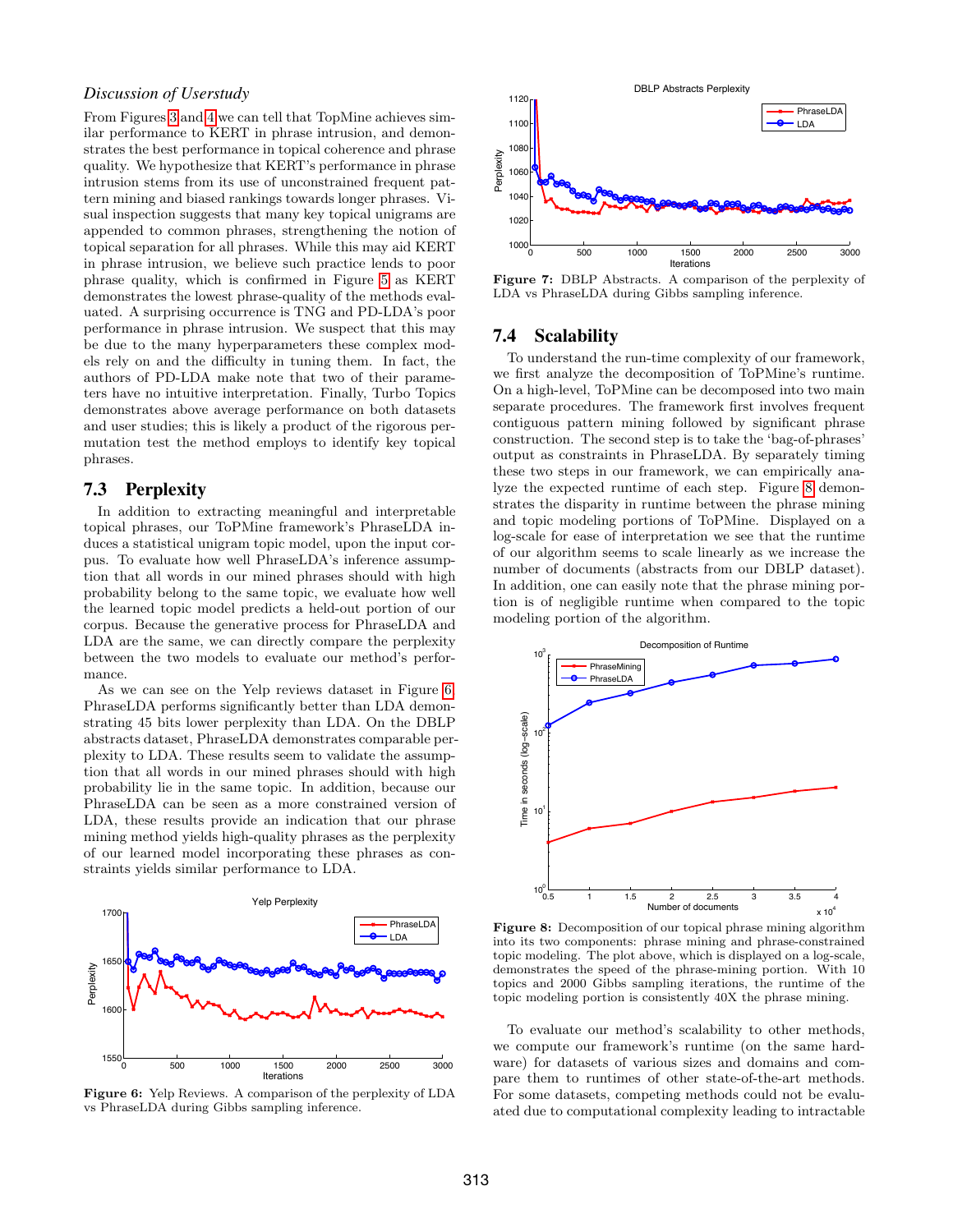runtimes or due to large memory requirements. We have attempted to estimate the runtime based on a smaller number of iterations whenever we face computational intractability of an algorithm on a specific dataset. We used an optimized Java implementation MALLET[\[19\]](#page-11-26) for the TNG implementation and the topic modeling portions of KERT and Turbo Topics. For PD-LDA, we used the author's original C++ code. For LDA and PhraseLDA, the same JAVA implementation of PhraseLDA is used (as LDA is a special case of PhraseLDA). Because all these methods use Gibbs sampling to perform inference, we set the number of iterations to 1000. While we use hyperparameter optimization for our qualitative user-study tests and perplexity calculations, we do not perform hyperparameter optimization in our timed test to ensure a fair runtime evaluation. The runtime for ToPMine is the full runtime of the framework including both phrase mining and topic modeling.

Table [3](#page-9-1) shows the runtime of each method on our datasets. As expected, complex hierarchal models such as PD-LDA display intractable runtimes outside small datasets showing several magnitudes larger runtime than all methods except Turbo Topics. Turbo Topics displays a similar runtime due to the computationally intensive permutation tests on the back-off n-gram model. These methods were only able to run on the two sampled datasets and could not be applied to the full (larger) datasets. On short documents such as titles, KERT shows great scalability to large datasets barely adding any computational costs to LDA. Yet due to KERT's pattern-mining scheme, the memory constraints and the exponential number of patterns generated make large long-text datasets intractable. ToPMine is the only method capable of running on the full DBLP abstracts dataset with runtime in the same order as LDA. Under careful observation, PhraseLDA often runs in shorter time than LDA. This is because under our inference method, we sample a topic once for an entire multi-word phrase, while LDA samples a topic for each word.

Tables [4,](#page-10-0) [5,](#page-10-1) [6](#page-10-2) are sample results of TopMine on three relatively large datasets - DBLP abstracts, AP News articles, and Yelp reviews. Our topical phrase framework was the only method capable on running on these three large, longtext datasets. In the visualization, we present the most probable unigrams from PhraseLDA as well as the most probable phrases below the unigrams. Automatic unstemming was performed as a post-processing step to visualize phrases in their most interpretable form. In many cases we see uninterpretable unigram topics that are made easier to interpret with the inclusion of topical phrases. Overall we can see that for datasets that naturally form topics such as events in the news and computer science subareas, ToPMine yields high quality topical phrases. For noisier datasets such as Yelp, we find coherent, yet lower quality topical phrases. We believe this may be due to the plethora of background words and phrases such as 'good', 'love', and 'great'. These and other words and phrases display sentiment and emphasis but are poor topical descriptors.

## 8. FUTURE WORK

One natural extension to this work is to extend our topic model PhraseLDA to use a nonparametric prior over topics. This will systematically allow for a data-driven estimate of the number of underlying topics in the corpus. Another

<span id="page-9-1"></span>

| <i>Method</i>                                 | $sam-$<br>$_{pled}$<br>dblp<br>titles<br>$(k=5)$ | dblp titles<br>$(k=30)$                                     | sampled<br>dblp<br>abstracts                                | dblp<br>abstracts                                    |
|-----------------------------------------------|--------------------------------------------------|-------------------------------------------------------------|-------------------------------------------------------------|------------------------------------------------------|
| <b>PDLDA</b><br>Turbo<br>Topics<br><b>TNG</b> | 3.72(hrs)<br>6.68(hrs)<br>146(s)                 | $\sim$ 20.44(days)<br>$>30 \text{(days)}$ *<br>$5.57$ (hrs) | $1.12 \text{(days)}$<br>$>10$ (days) <sup>*</sup><br>853(s) | $\sim 95.9$ (days)<br>$>50 \text{(days)}$ *<br>$NA+$ |
| LDA<br><b>KERT</b><br>ToP-<br>Mine            | 65(s)<br>68(s)<br>67(s)                          | $3.04$ (hrs)<br>3.08(hrs)<br>2.45(hrs)                      | 353(s)<br>1215(s)<br>340(s)                                 | $13.84$ (hours)<br>$NA+$<br>10.88(hrs)               |

Table 3: We display the run-times of our algorithm on various datasets of different sizes from different domains. We sample 50 thousand dblp titles and 20 thousand dblp abstracts to provide datasets that the state-of-the art methods can perform on. For instances labeled \*, we estimate runtime by calculating the runtime for one topic and extrapolating for k topics. For instances labeled  $\sim$  we extrapolate by calculating runtime for a tractable number of iterations and extrapolating across all iterations. For instances labeled ✝, we could not apply the algorithm to the dataset because the algorithm exceeded memory constraints (greater than 40GB) during runtime.

area of work is in further scalability of the topic model portion. Currently the decreased computational complexity stems from the efficient phrase-mining. By investigating other methods for topical inference, the overall time complexity of ToPMine may be significantly reduced. Another area of focus is to address how the minimum support criterion and pruning strategies treat similar phrases as separate discrete structures, counting them separately. While this phenomenon doesn't affect the 'top-ranked' phrases, which have a count much larger than the minimum support, finding and merging similar phrases may lead to better recall and better topics. Further work may focus on strategies to identify and properly tie similar phrases. Finally, in Table [4](#page-10-0) we notice background phrases like 'paper we propose' and 'proposed method' that occur in the topical representation due to their ubiquity in the corpus and should be filtered in a principled manner to enhance separation and coherence of topics.

# <span id="page-9-0"></span>9. CONCLUSIONS

In this paper, we presented a topical phrase mining framework, ToPMine, that discovers arbitrary length topical phrases. Our framework mainly consists of two parts: phrase mining and phrase-constrained topic modeling. In the first part, we use frequent phrase mining to efficiently collect necessary aggregate statistics for our significance score - the objective function that guides our bottom-up phrase construction. Upon termination, our phrase mining step segments each document into a bag of phrases. The induced partitions are incorporated as constraints in PhraseLDA allowing for a principled assignment of latent topics to phrases.

This separation of phrase-discovery from the topic model allows for less computational overhead than models that attempt to infer both phrases and topics and is a more principled approach than methods that construct phrases as a post-processing step to LDA. ToPMine demonstrates scalability on large datasets and interpretability in its extracted topical phrases beyond the current state-of-the-art methods.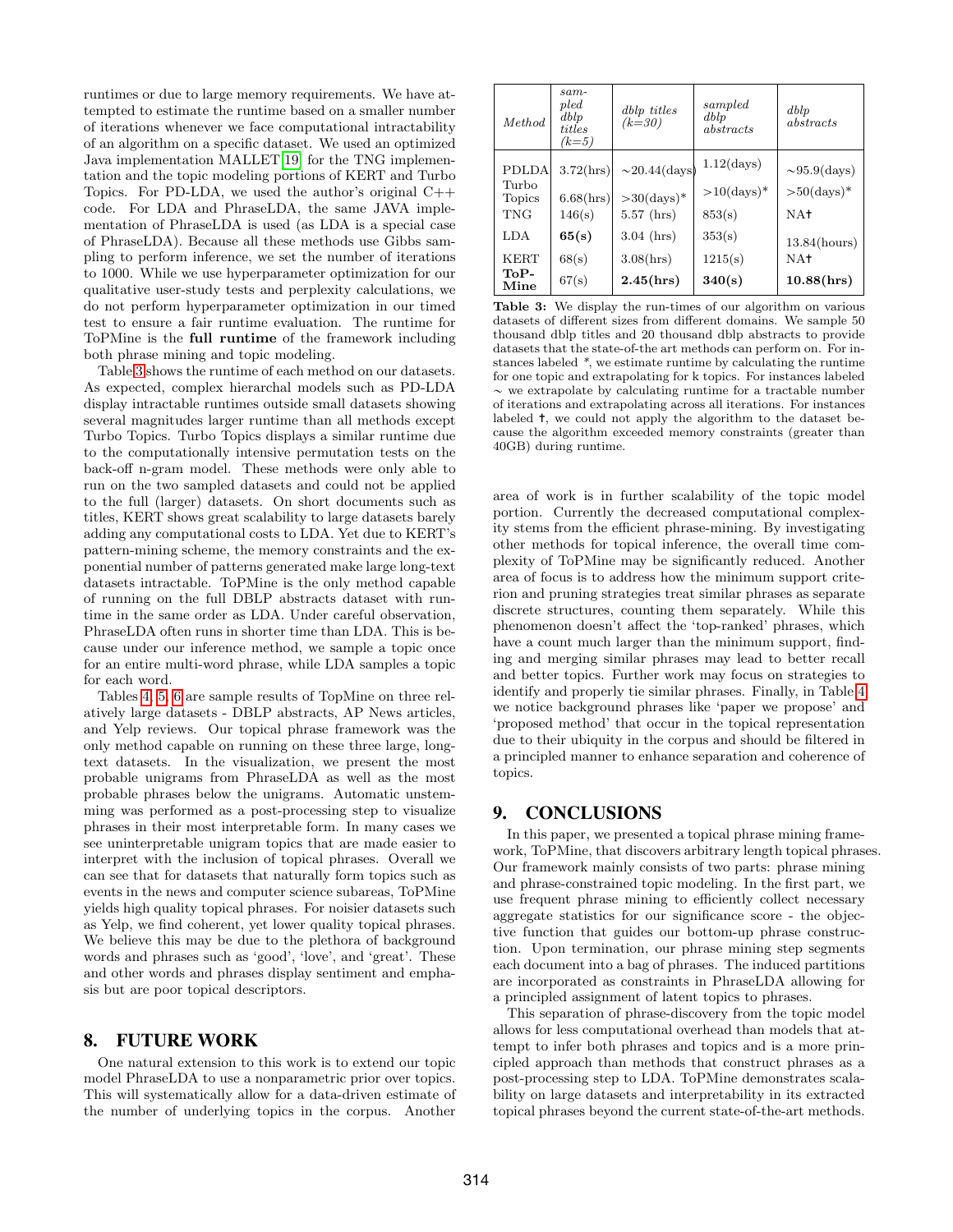<span id="page-10-0"></span>

|            | Topic 1                | Topic 2                     | Topic 3                | Topic 4                                     | Topic 5                     |
|------------|------------------------|-----------------------------|------------------------|---------------------------------------------|-----------------------------|
| $1$ -grams | problem                | word                        | data                   | programming                                 | data                        |
|            | algorithm              | language                    | method                 | language                                    | patterns                    |
|            | optimal                | $text{text}$                | algorithm              | code                                        | mining                      |
|            | solution               | speech                      | learning               | type                                        | rules                       |
|            | search                 | system                      | clustering             | object                                      | $\mathop{\rm set}\nolimits$ |
|            | solve                  | recognition                 | classification         | implementation                              | event                       |
|            | constraints            | character                   | based                  | system                                      | time                        |
|            | programming            | translation                 | features               | compiler                                    | association                 |
|            | heuristic              | sentences                   | proposed               | java                                        | stream                      |
|            | genetic                | grammar                     | classifier             | data                                        | large                       |
| n-grams    | genetic algorithm      | natural language            | data sets              | programming language                        | data mining                 |
|            | optimization problem   | speech recognition          | support vector machine | source code                                 | data sets                   |
|            | solve this problem     | language model              | learning algorithm     | object oriented                             | data streams                |
|            | optimal solution       | natural language processing | machine learning       | type system                                 | association rules           |
|            | evolutionary algorithm | machine translation         | feature selection      | data structure                              | data collection             |
|            | local search           | recognition system          | paper we propose       | program execution                           | time series                 |
|            | search space           | context free grammars       | clustering algorithm   | run time                                    | data analysis               |
|            | optimization algorithm | sign language               | decision tree          | code generation                             | mining algorithms           |
|            | search algorithm       | recognition rate            | proposed method        | object oriented programming spatio temporal |                             |
|            | objective function     | character recognition       | training data          | java programs                               | frequent itemsets           |

Table 4: Five topics from a 50-topic run of ToPMine framework on our full DBLP abstracts dataset. Overall we see coherent topics and high-quality topical phrases we interpret as search/optimization, NLP, machine learning, programming languages, and data mining

<span id="page-10-1"></span>

|            | Topic 1                         | Topic 2         | Topic 3                                               | Topic 4                        | Topic 5                      |
|------------|---------------------------------|-----------------|-------------------------------------------------------|--------------------------------|------------------------------|
| $1$ -grams | plant                           | church          | palestinian                                           | bush                           | drug                         |
|            | nuclear                         | catholic        | israeli                                               | house                          | aid                          |
|            | environmental                   | religious       | israel                                                | senate                         | health                       |
|            | energy                          | bishop          | arab                                                  | year                           | hospital                     |
|            | year                            | pope            | plo                                                   | bill                           | medical                      |
|            | waste                           | roman           | army                                                  | president                      | patients                     |
|            | department                      | jewish          | reported                                              | congress                       | research                     |
|            | power                           | rev             | west                                                  | $\operatorname{tax}$           | test                         |
|            | state                           | john            | bank                                                  | budget                         | study                        |
|            | chemical                        | christian       | state                                                 | committee                      | disease                      |
| n-grams    | energy department               | roman catholic  | gaza strip                                            | president bush                 | health care                  |
|            | environmental protection agency | pope john paul  | west bank                                             | white house                    | medical center               |
|            | nuclear weapons                 | john paul       | palestine liberation organization bush administration |                                | united states                |
|            | acid rain                       | catholic church | united states                                         | house and senate               | aids virus                   |
|            | nuclear power plant             | anti semitism   | arab reports                                          | members of congress drug abuse |                              |
|            | hazardous waste                 | baptist church  | prime minister                                        | defense secretary              | food and drug administration |
|            | savannah river                  | united states   | vitzhak shamir                                        | capital gains tax              | aids patient                 |
|            | rocky flats                     | lutheran church | israel radio                                          | pay raise                      | centers for disease control  |
|            | nuclear power                   |                 | episcopal church occupied territories                 | house members                  | heart disease                |
|            | natural gas                     |                 | church members occupied west bank                     | committee chairman             | drug testing                 |
|            |                                 |                 |                                                       |                                |                              |

<span id="page-10-2"></span>Table 5: Five topics from a 50-topic run of ToPMine on a large collection of AP News articles(1989). Overall we see high quality topical phrases and coherency of news topics such as environment, Christianity, Palestine/Israel conflict, Bush administration (senior), and health care

|            | Topic $1$      | Topic 2        | Topic 3              | Topic 4               | Topic 5            |
|------------|----------------|----------------|----------------------|-----------------------|--------------------|
| $1$ -grams | coffee         | food           | room                 | store                 | good               |
|            | ice            | good           | parking              | shop                  | food               |
|            | cream          | place          | hotel                | prices                | place              |
|            | flavor         | ordered        | stay                 | find                  | burger             |
|            | egg            | chicken        | time                 | place                 | ordered            |
|            | chocolate      | roll           | nice                 | buy                   | fries              |
|            | breakfast      | sushi          | place                | selection             | chicken            |
|            | tea            | restaurant     | great                | items                 | tacos              |
|            | cake           | dish           | area                 | love                  | cheese             |
|            | sweet          | rice           | pool                 | great                 | time               |
| n-grams    | ice cream      | spring rolls   | parking lot          | grocery store         | mexican food       |
|            | iced tea       | food was good  | front desk           | great selection       | chips and salsa    |
|            | french toast   | fried rice     | spring training      | farmer's market       | food was good      |
|            | hash browns    | egg rolls      | staying at the hotel | great prices          | hot dog            |
|            | frozen yogurt  | chinese food   | dog park             | parking lot           | rice and beans     |
|            | eggs benedict  | pad thai       | room was clean       | wal mart              | sweet potato fries |
|            | peanut butter  | dim sum        | pool area            | shopping center       | pretty good        |
|            | cup of coffee  | thai food      | great place          | great place           | carne asada        |
|            | iced coffee    | pretty good    | staff is friendly    | prices are reasonable | mac and cheese     |
|            | scrambled eggs | lunch specials | free wifi            | love this place       | fish tacos         |

Table 6: Five topics from a 10-topic run of our ToPMine framework on our full Yelp reviews dataset. Quality seems to be lower than the other datasets, yet one can still interpret the topics: breakfast/coffee, Asian/Chinese food, hotels, grocery stores, and Mexican food